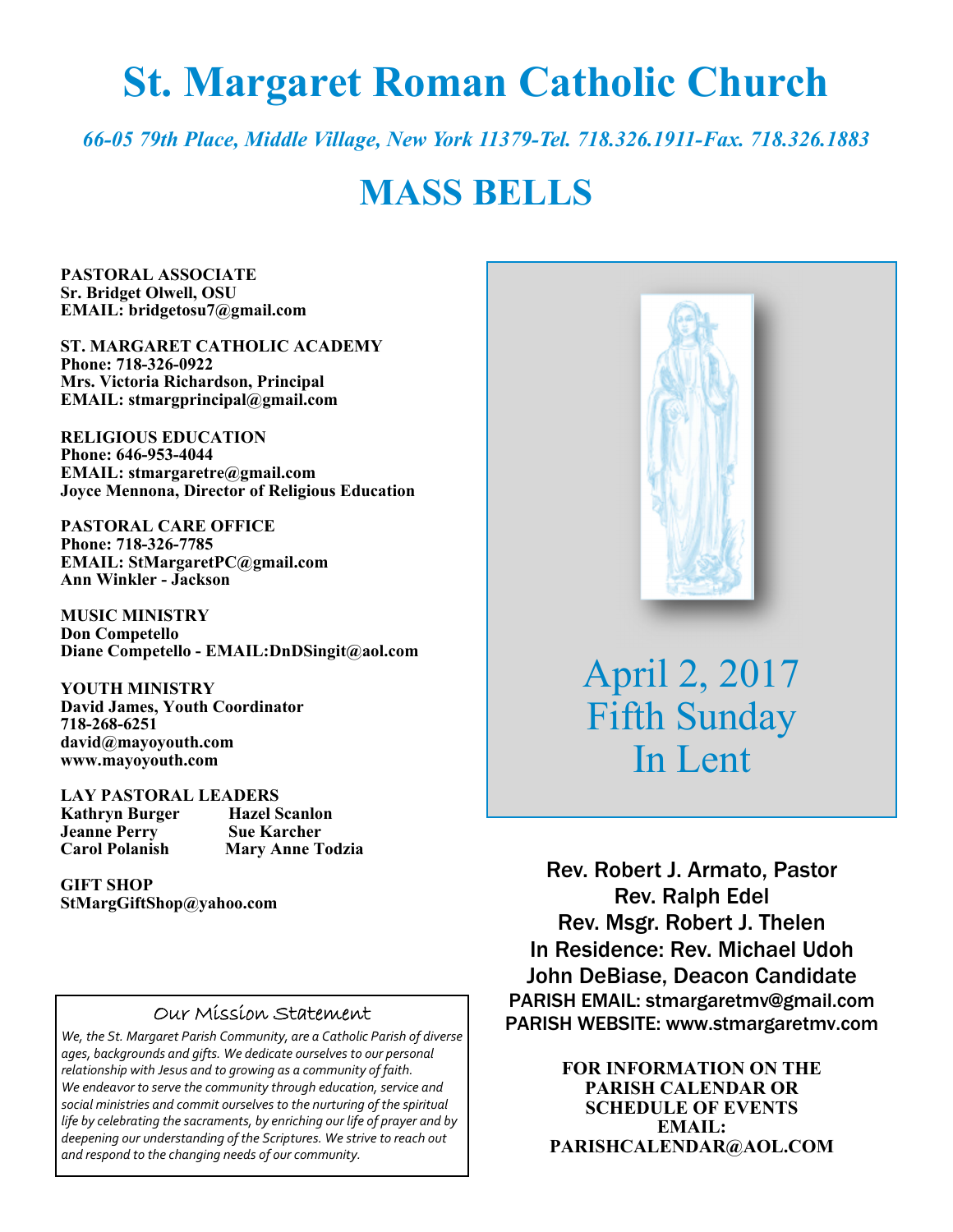## *MASSES FOR THE WEEK*

#### **MON. APRIL 3 - LENTEN WEEKDAY**  7:00 Colette E. Weiner 9:00 Lucy Sepi 7:30PM Stations of the Cross Via Crucis)-Italian **TUE. APRIL 4 - ST. ISIDORE**  7:00 Purgatorial Society<br>9:00 John & Susan Scha John & Susan Schatz **WED. APRIL 5 - ST. VINCENT FERRER**  7:00 Marie Manfre 9:00 Antonino Catalano 9:30 Stations of the Cross - English **THU. APRIL 6 - LENTEN WEEKDAY**  7:00 Beverly Capobianco<br>9:00 Angela Bongiorno Angela Bongiorno **FRI. APRIL 7 - ST. JOHN BAPTIST DE LA SALLE/FIRST FRIDAY/ABSTINENCE**  7:00 Marie & Arthur Fisher 9:00 Caroline Caputo 7:30PM Stations of the Cross - English **SAT. APRIL 8 - LENTEN WEEKDAY/**  8:30 Collective: Antoinette Gerardi/ Teresita Luna/Welfare of Anne Leahy/ 3:00PM **WEDDING:** Joseph Krzystan and Gabrielle Guelly 5:00PM Anna Hynes **SUN. APRIL 9 - PALM SUNDAY OF THE PASSION OF THE LORD**  7:30 People of the Parish 9:00 Salvatore Palmeri/Giuseppa Abissi/ Salvatore Fazzolari/ 10:30 Carl Dokter/Louise Moeller NOON Kathleen & Theresa Flanagan 5:00PM Sal Pugliese

#### **REGULAR SCHEDULE OF MASSES & SERVICES**

| <b>SATURDAY VIGIL:</b>           | $5:00$ P.M.                                                                                                       |
|----------------------------------|-------------------------------------------------------------------------------------------------------------------|
| SUNDAY:                          | 7:30, 9:00 (Italian),                                                                                             |
| <b>WEEKDAYS:</b><br>CONFESSIONS: | 10:30, 12:00 & 5:00PM<br>Varies (See listing above)<br>SATURDAY, 4-4:45pm,<br>or by appointment with<br>a priest. |

## **PARISH INFORMATION**

**If you're not registered, please stop into the Rectory office. THE PARISH OFFICE is open from Monday through Friday, 9 am to noon and 1 pm to 7:30 pm. Please respect these hours for your Rectory office business. Thank you.** 

**BAPTISMS** take place on the 1st and 3rd Sundays of the month. Please call the rectory for an appointment and to register your child.

**WEDDINGS MUST** be scheduled at least six months in advance by appointment with a priest or a deacon. Please call the rectory office. For marriage preparation information visit www.pre-cana.org.

**THE BEREAVEMENT GROUP** meets on the 1st and 3rd Thursday of the month at 10 am in the Convent meeting room. Call Ann at 718-326-7785.

**NOVENA** to Our Lady of the Miraculous Medal...Mondays after the 9 am Mass.

**MORNING PRAYER** daily from Monday through Friday at 8:45 am.

**BOY SCOUT TROOP #119** meets on Tuesdays from 7:15-9 pm. New members are welcome, age 10 1/2 & up. Call 718-894-4099.

**CUB PACK #119** meets on Mondays from 7-8:30 pm. New members welcome, age 6 to 10-1/2. Call 718-894-4099.

**THE ENGLISH CHOIR** rehearses on Tuesday, at 7:30 pm. in the Church.

**THE CHILDREN'S CHOIR** rehearses on Monday, from 6-7 pm in the Church. For more info. DnDSingit@aol.com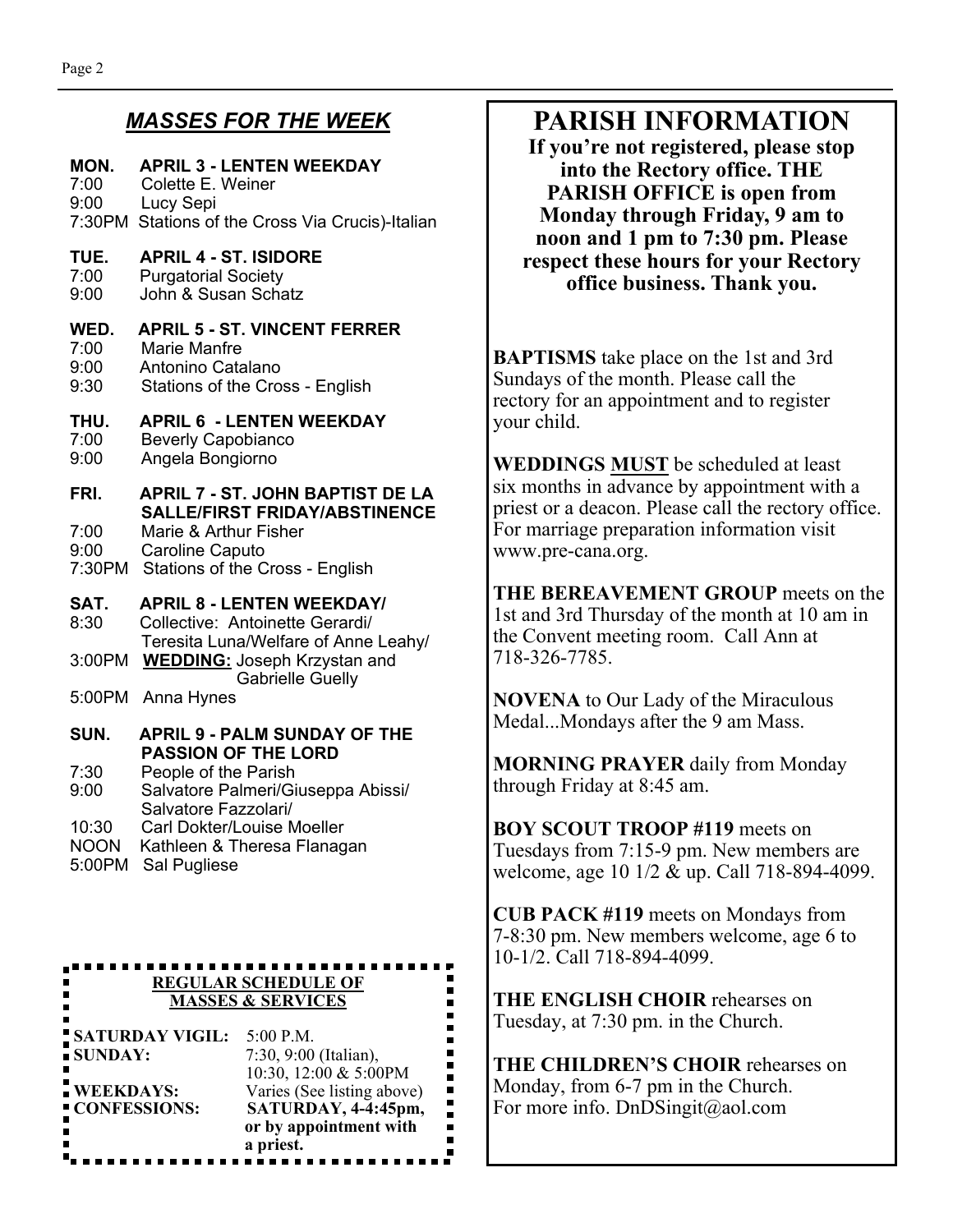## PLEASE PRAY FOR OUR SICK

Karen Guarascio, Connie Faccibene, Eileen Hinrichs, Linda Frazier, Angela Lenihan, Carol Falk, Cari Ann Falk-LoBello, Glen Falk, David J. McConville, Ronald Frazier, John Downer, Robert Sabini, Lee Falk, Patricia Johnson, Scott White, Bob Schaefer, Rose Marie Santos, Bernice Muller, Maria Millocca, Baby McKinley Kelleher, Isabelle Azzaro, Lucy Lento, Sean Harrison, Richard Santangelo, Michael Russo, Frank Cesare, Joseph Simon, Joseph Stubbs, Justin James Quirke, Rose Healy, Parrish Wert, Michael Hirst, Matteo Sabini, Carmen Melendez, Jim O'Driscoll, Jeanette Spartaro, Linda Castagna, Elizabeth Ott, Marion Caracciola, Baby Keila Mary Champoli, Brooke and Alexa Renda, The Ferrugio Family, Dorothy Mai, Marc Gandasegui, Bob & Karen Schaefer, Maureen Harvey, Sandra Slattery, Shirley Chesley, Jim Daniels, Lola Anderson, Roberta Polce,

> *The names will remain for 3 months ONLY, unless you call 326-1911 and ask for conƟnued prayers*

**Prayer Requests Pray for vocations to the Priesthood and Religious Life. Please pray for our men and women from our Parish serving in the defense of our country: Lt. Col. Thomas Frohnhoefer Sgt. Robert A. Domenici** 

*WE RECALL OUR BELOVED DECEASED Especially, Giovanna Perrone, Gasper Salerno, Felicia Lupo, Louise T. Flanagan, May they rest in Christ's Peace!* 

## *MEMORIALS SANCTUARY LAMP & ALTAR CANDLES THIS WEEK*

*are offered in memory of Elinor Murphy at the request of Mr. & Mrs. Anthony Civitano.* 

*OPEN OUR GRAVES, LORD, REMOVE US FROM THE PRISON OF DEATH, PLACE YOUR SPIRIT IN US SO THAT WE MAY LIVE IN A WORLD OF FREEDOM* 

## *TODAY'S READINGS*

**First Reading** — Thus says the LORD GOD: I will open your graves, have you rise from them, and settle you on your land. (Ezekiel 37:12-14). **Psalm** — With the Lord there is mercy and fullness of redemption (Psalm 130).

**Second Reading** — If Christ is in you, the spirit is alive even if the body is dead because of sin (Romans 8:8-11).

**Gospel** — Lazarus, dead for four days, came out of his tomb when Jesus called his name. Many of those who had seen what had happened began to believe in Jesus (John 11:1-45 [3-7, 17, 20-27, 33b-45]).

## *READINGS FOR THE WEEK*

| Monday:   | Dn 13:1-9, 15-17, 19-30, 33-62                |
|-----------|-----------------------------------------------|
|           | $[41c-62]$ ; Ps 23:1-6; Jn 8:1-11             |
| Tuesday:  | Nm 21:4-9; Ps 102:2-3, 16-21;                 |
|           | Jn $8:21-30$                                  |
|           | Wednesday: Dn 3:14-20, 91-92, 95; Dn 3:52-56; |
|           | Jn $8:31-42$                                  |
| Thursday: | Gn 17:3-9; Ps 105:4-9: Jn 8:51-59             |
| Friday:   | Jer 20:10-13; Ps 18:2-7; Jn 10:31-42          |
| Saturday: | Ez 37:21-28; Jer 31:10, 11-13;                |
|           | Jn 11:45-56                                   |
| Sunday:   | Mt $21:1-11$ (procession);                    |
|           | Is 50:4-7; Ps 22:8-9, 17-20, 23-24;           |
|           | Phil 2:6-11; Mt $26:14 - 27:66$               |
|           | $[27:11-54]$                                  |
|           |                                               |

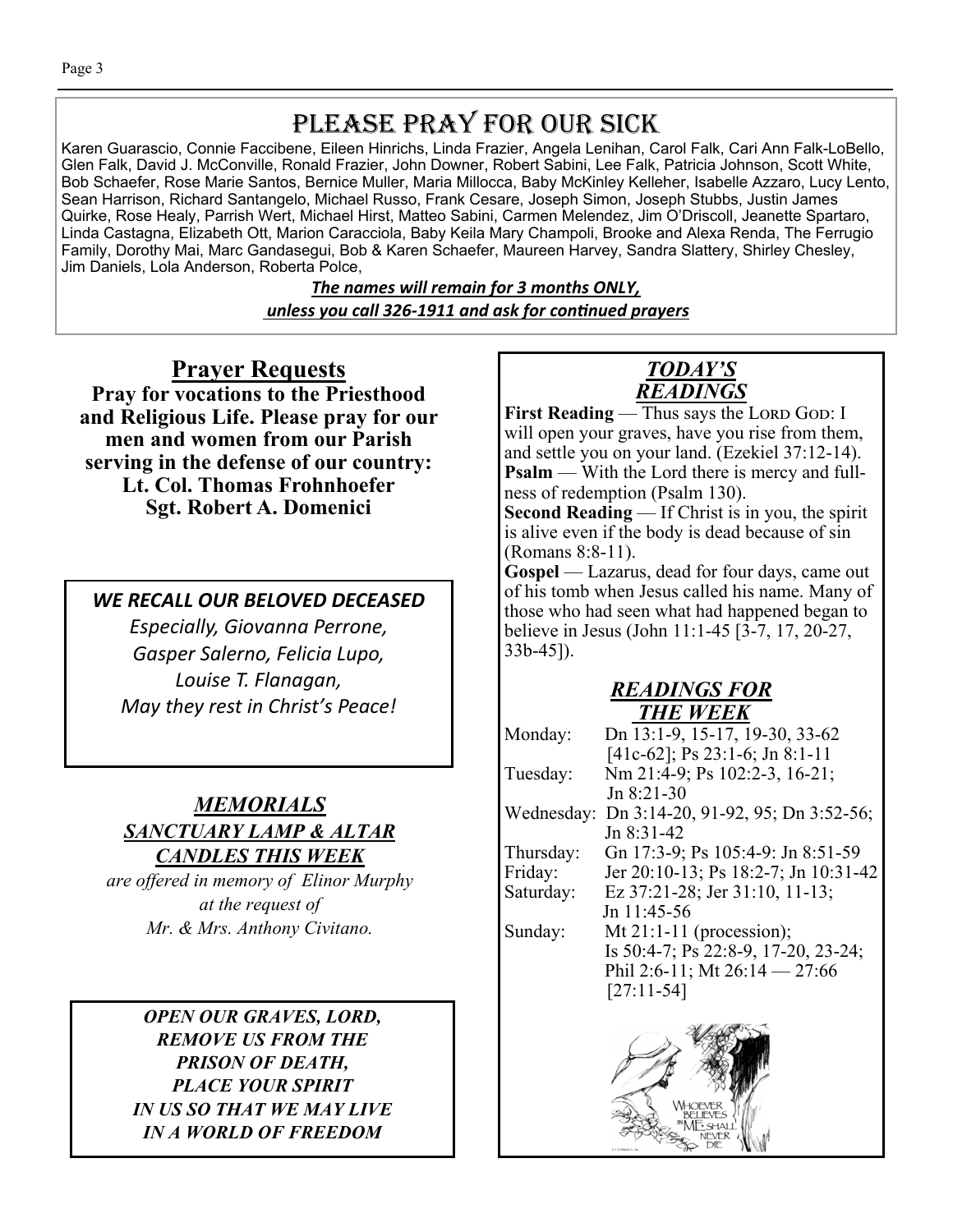## *LENTEN CROSS*

Have you taken a moment to look at the Lenten Cross that stands at the foot of the altar? Like Springtime (yes, it really is coming), it continues to blossom and grow. It is changing with promises made, then carried out by the students of our Parish Academy and Faith Formation Program. The young people of our parish have a true desire to grow closer to Jesus as these 40 days of Lent continue. They are offering prayers, acts of charity and kindness for others, more visits to Church, and making many personal sacrifices in an effort to lighten the burden of the cross for Jesus. It's a very big cross to carry as it slowly grows. Lent is nearing it's end and Holy week draws near, but there is still time to take an active part in this Holy Season as our students continue to do. Encourage them and pray for them and for their efforts to become more Christ like. Their prayers and sacrifices may very well include you as they walk along with Jesus during these days of Lent and prepare to share in the glory of Easter.

#### *WAY OF THE CROSS OVER THE BROOKLYN BRIDGE*

On Good Friday, April 14th, Communion and Liberation will sponsor the Way of the Cross over the Brooklyn Bridge. Participants will congregate for the first station at St. James Cathedral, Brooklyn, at 10:00am. After a station on the Brooklyn Bridge, the procession will follow the cross to a third station at city Hall Park in Manhattan, and a fourth station near Ground Zero. The final station will be at St. Peter's Church, on Barclay Street, concluding at 1:30 pm. At each station, there will be readings from the Passion, a meditation, a reflection and hymns. All are invited. For more information, please call Communion and Liberation at 212-337-3580 or visit its website www.wocbrooklynbridge.org.

## **DO YOU HAVE AN IPHONE OR AN ANDROID PHONE?**

Want to keep up with St. Margaret's news? Download our parish app. Daily Mass readings, prayers, bulletins and more. Just text the word "APP" to 88202 or search "My Parish App" in Google Play Store or App Store.

## **TREASURES FROM OUR TRADITION**

 Not until the thirteenth century do we find a mention of a locked tabernacle. There's some evidence for eucharistic towers also, but often these were in an obscure corner of the church, or even in the off-limits sacristy. Many of us grew up "making visits" to Jesus in the Blessed Sacrament, but it's clear this would raise some medieval eyebrows in confusion! To the present day, the Eucharist is always reserved only in a side chapel in many cathedrals. The principal focus in a cathedral is always on the altar, symbol of Christ, and on the cathedra, symbol of the pastoral ministry of the bishop.

 In your parish church there is probably a "sanctuary lamp," a permanently lit candle or oil lamp indicating the presence of the Blessed Sacrament. Sometimes it's in a red glass, not for any particular reason except that it's easy to find. There is a story of a bishop missioned to Papua New Guinea who was distressed to find no sanctuary lamps burning in his new diocese. The people patiently explained that their churches were woven of grass, and that they decided to place a chief's standard, a trident, in front of the tabernacle. That was a sign in their culture that the "chief" was at home, like raising the flag over Buckingham Palace. The bishop, an Irish import, didn't appreciate the British reference, so he ordered the candles back. The first church to burn to the ground was the cathedral, and after two more, the chief's tridents returned.

## **THE ST. VINCENT dePAUL SOCIETY**

will hold their next meeting on Tuesday, April 4th at 9:30 am in the convent meeting room. New members are welcome!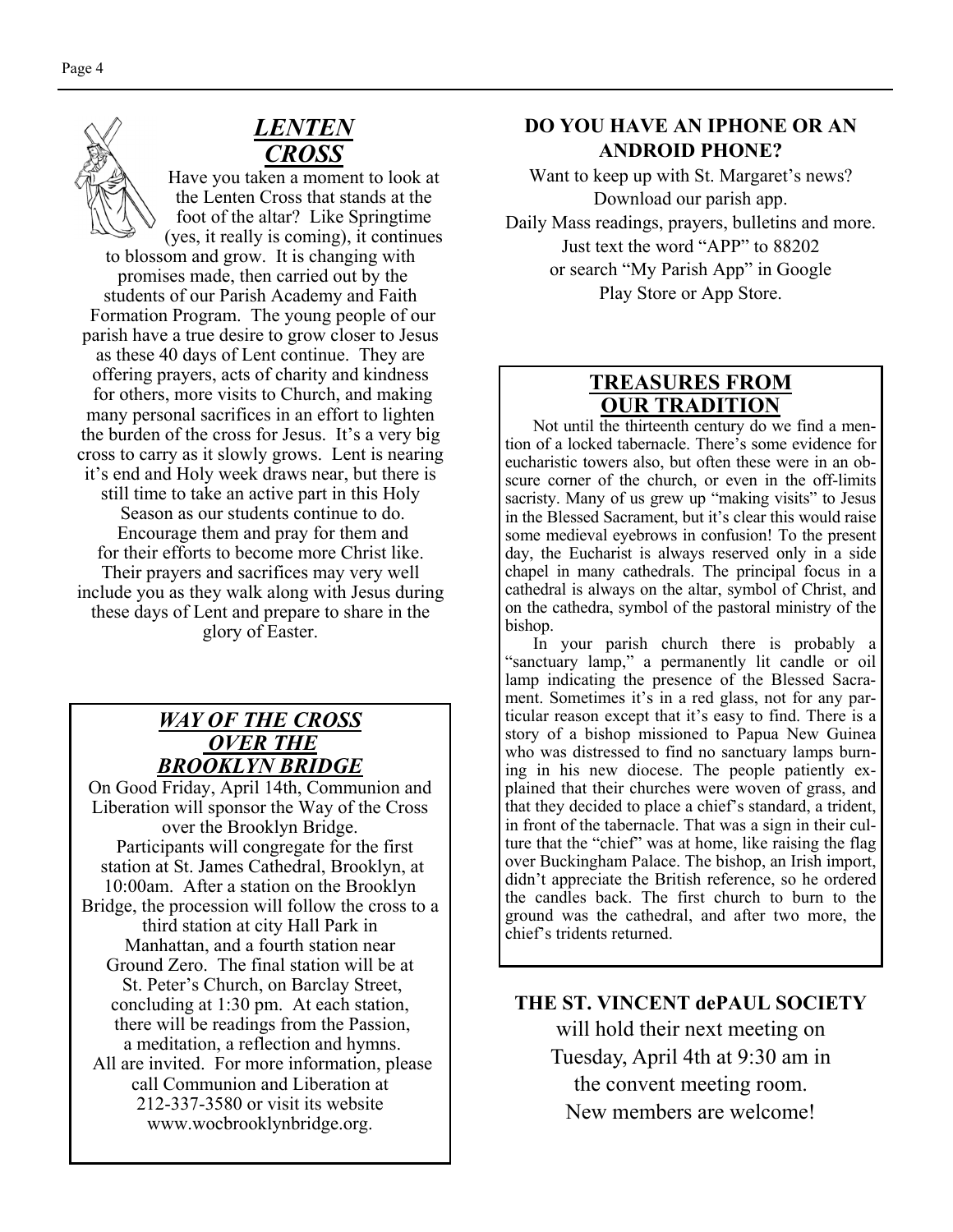## **THE ST. VINCENT dePAUL FOOD PANTRY is located at 66-25 79 Place The pantry is open on WEDNESDAY AND SATURDAY from 10am to 12 Noon.**

## **BRIDGE TO LIFE**

Lent is fast coming to a close and so is the St. Vincent dePaul campaign to assist women in crisis pregnancies. Please use the envelopes printed in red, which are on the radiators in Church for cash or checks, and place them in the collection baskets. Please use this opportunity to make a Lenten Sacrifice.

## **SAINT MARGARET GIFT SHOP**

open Wednesdays, 12pm - 4pm Saturdays, 4pm - 5pm and Sundays, 9am - 1pm We have a selection of religious goods: Rosaries - Medals - Gifts - Crucifixes Statues - Bibles and other books **AND MORE!** 

If we don't have it, we'll try to get it for you. The Gift Shop is located in the rectory. Please use the red side door in the parking lot. If the door is closed, please knock.



#### **Palm Sunday**

**Saturday, Confessions from 3:30 to 4:30 pm Saturday, Vigil Mass at 5:00 pm Sunday Masses at 7:30, 9:00 (Italian), 10:30am 12:00 Noon and 5:00 pm** 

> **Reconciliation Monday Confession from 3:00 to 9:00 pm**

#### **Holy Thursday**

**Morning Prayer at 9:00 am Mass of the Lord's Supper at 7:30 pm (With Solemn Procession to the Parish Hall) Adoration until 10:30 pm** 

#### **Good Friday**

**Morning Prayer at 9:00 am Children's Stations of the Cross at 10:30 am Stations of the Cross at 12:00 Noon Solemn Liturgy of the Passion at 3:00 pm and 7:30 pm** 

#### **Holy Saturday**

**Morning Prayer at 9:00 am Blessing of Food at 12:00 Noon Confessions from 3:00 to 4:30 pm Solemn Easter Vigil at 8:00 pm NO 5:00 PM MASS** 

#### **Easter Sunday Masses**

**7:30 am, 9:00 am (Italian), 10:30 am and 12:00 Noon NO EVENING MASS** 



*Out of the depths I cry to you, O LORD; LORD, hear my voice!* 

 *Psalm 1:30:1*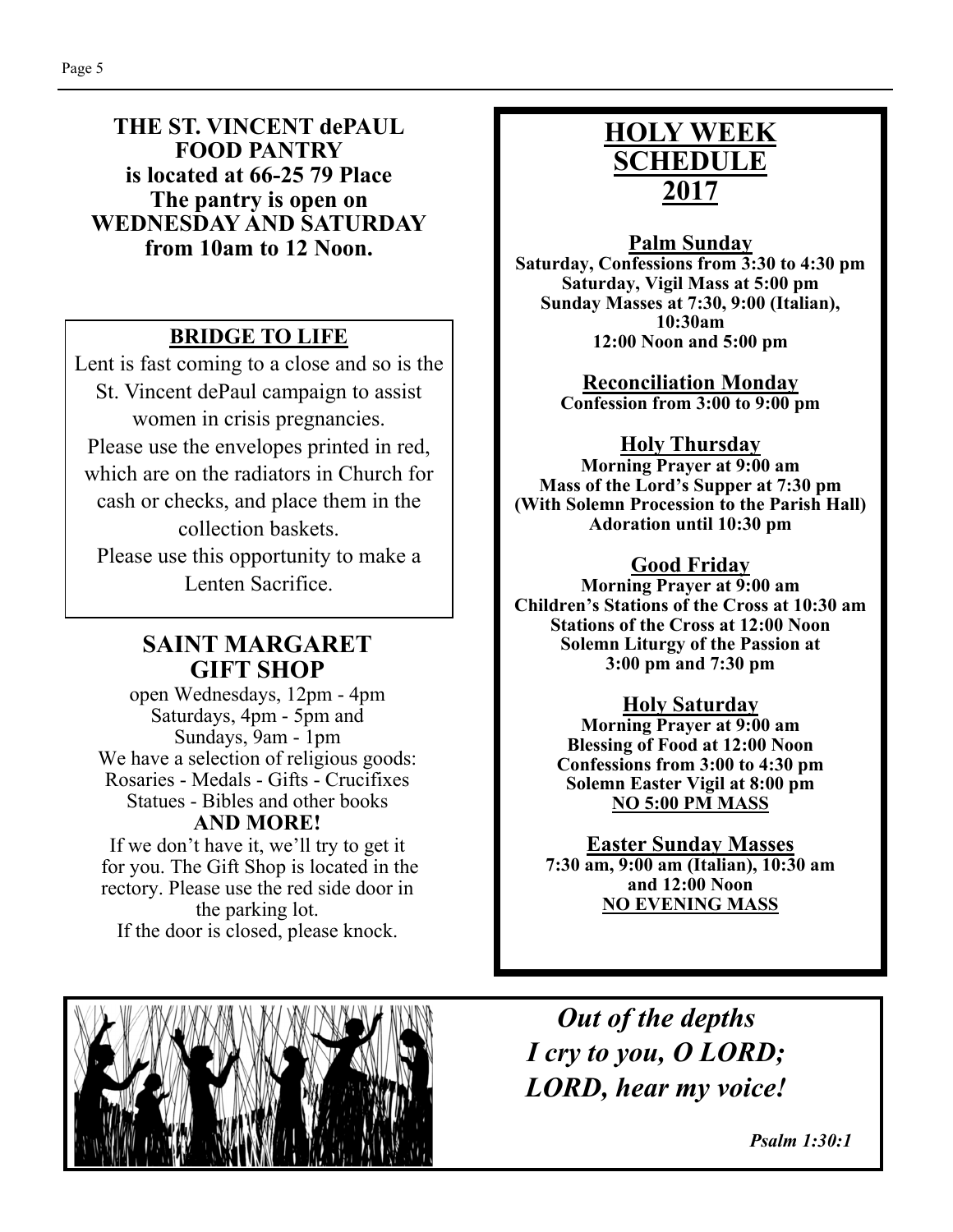# SCHOOL NEWS

#### **FROM THE DESK OF THE PRINCIPAL OF THE ACADEMY**

March has come in like a lion and hopefully will go out like a lamb. Congratulations to our students who received their first penance. We are very proud of them as they take another step closer to receiving their First Holy Communion in May. Our Cheer Team won First place in a competition held at John Browne High School. Congratulations to each of them and Fr. Ralph who performed a cheer at the competition. Tickets are on sale for our two fundraisers . . . . Designer Bag Bingo, April 7th. Doors open at 6:30 pm, Tickets are \$20 p/p. Please call Margaret, 917-578-8237. Bonjourney Tribute Band, April 28th. Doors open at 7:45 pm. Tickets are \$25 p/p. Please call Katy

at the school, 718-326-0922. **TOUR TUESDAYS** . . . openings for September 2017 . . .

call the office to RSVP. Some classes are only taking waiting lists.

#### **REGENTS REVIEW CLASSES**

will be offered at Maspeth Town Hall during the month of June for the following courses: Global History & Geography, Living Environment/Biology, Chemistry, Earth Science, US History & Government, Algebra 1 (Common Core), Algebra 11 (Common Core) and Geometry (Common Core). Each class has a maximum of 12 students. \$80 per course. Registration - first come first serve basis. Call our office between 9am and 5pm, 718-335-6049.

#### **MOLLOY COLLEGE OPEN HOUSE**

Molloy College will hold an open house for prospective students at its Rockville Center campus (1000 Hempstead Avenue) on Sunday, April 30th, at 1:00pm. For more info. Call 516-323-4000.



## **ST. MARGARET'S YONKERS EMPIRE CITY BUS TRIP Monday, April 17th**

The bus will be in front of the Church and will **leave promptly at 9am.**  The cost is \$23.00p/p. For reservations/information call **Betty, 718-326-0198 ONE LUCKY PERSON WILL WIN A FREE RIDE ON OUR MAY TRIP!** 

## *ST. MARGARET'S LUCKY NUMBER 2017*

| 142 | No Winner        |
|-----|------------------|
| 856 | No Winner        |
| 355 | $J.$ Henry $(b)$ |
| 636 | No Winner        |
| 519 | B. Hoelle (b)    |
| 551 | No Winner        |
| 397 | No Winner        |
| 948 | No Winner        |
|     |                  |

## **HELP SUPPORT YOUR PARISH Buy a "LUCKY NUMBER"**

**based on NY State Lottery, every evening of the year.** Single Subscriptions: \$60.00, two or more subscriptions, \$50.00 each. Call Patti C, 718-639-2263 for more information.

#### **GIVE UP YOUR ENVELOPES!**

We invite you to help your parish save money by giving up your offertory envelopes this Lent! Enrolling with *Faith Direct* will provide St. Margaret Parish with consistent support and simplify your giving without the wasteful envelopes. Join us in giving up envelopes this Lenten season! Visit www.faithdirect.net and use our church code **NY299.**  Thank you for your continued support

of our parish family!

#### **DEANERY CORNER . . . Our Lady of Mercy Church**

is making plans for their Annual Spring Fling event on May 5, 6, &7th of this year. If you are a vendor or know of someone who would like to participate in this event, please contact Diane at the rectory, 718-268-6143 or email www.office@mercyhills.org The Church is located at 70-01 Kessel Street Forest Hills, NY